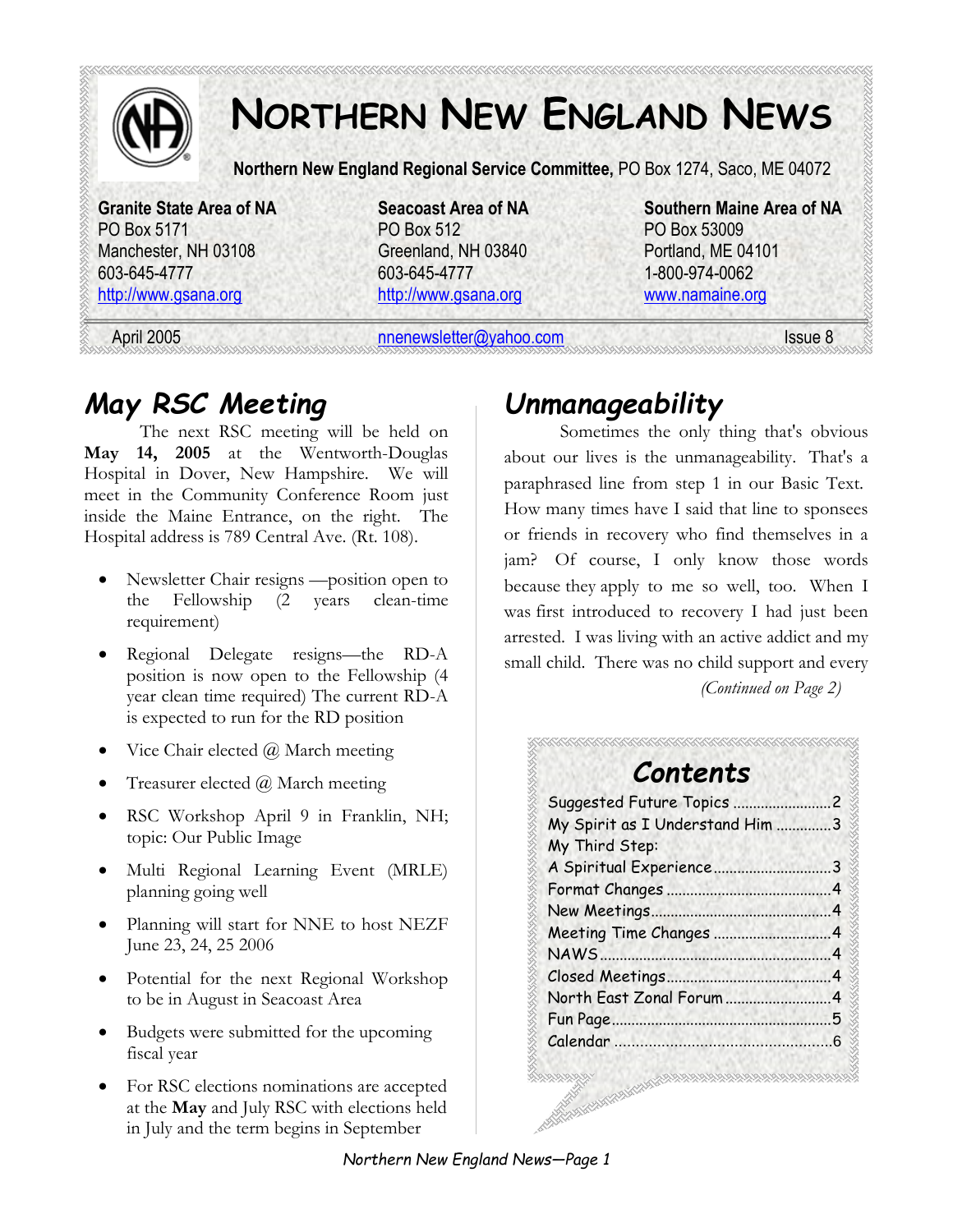#### *(Unmanageability Continued from Page 1)*

cent, up to that point, went to my addiction. I was on welfare and doing whatever sort of illegal activities I felt I had to so I could make enough money to take care of myself and those around me. What a huge transition recovery held in store for my pathetic life! My introduction to recovery in prison was the seed being planted, but I had no idea how to start. When I went to my first N.A. meeting the word unmanageable was not one I used in my vocabulary, but it instantly struck a chord with me. Normal people do not end up in the unmanageability of jail. I knew even then if I



ever wanted to avoid that again I had to make a commit not to use, just for today. What a concept! After I got out and was going to meetings almost daily for a few

months but still not staying clean I knew at some point I had to commit to doing it totally the way it was laid out because the unmanageability was only getting worse. When one knows of the miracle of recovery but still insists on continuing to test whether this is the right path or not God somehow has a way of stepping in to speed up the process. My Grandfather (whom I was close to) passed away, my boyfriend left me and I had to finish my jail sentence all within a short time of each other. That was the push I needed. When I got out this time I went after my recovery with a new enthusiasm. I got a sponsor and used her. I got a home group and did service there. I got involved with other aspects of service, mainly

H&I to try to understand the kindness of the people who had carried the message inside that I had heard. All I was was angry and needed to turn that around before the unmanageability of addiction reared its ugly head again. I did those H&I commitments and told those members that the unmanageability they were now experiencing was something I was familiar with but had removed from my life by getting involved with N.A. The serenity set in and the back to back days clean happened with a commitment to work this program so there would be as little unmanageability in my life today as possible. Thank you NA!

*A member from the Northern New England Region* 

### *Suggested Future Topics*



#### **June Issue**

#### **Deadline May 15th**

What you read listed above are the topics to be used for future "meeting in print" newsletter issues. As always, if you have felt a need to write upon an entirely different topic, go for it, as long as it is related to recovery from the disease of addiction. These are intended to stimulate your writing skills for the benefit of our readership. Thanks in advance for your participation. We know what it means when it is said… "We are not alone."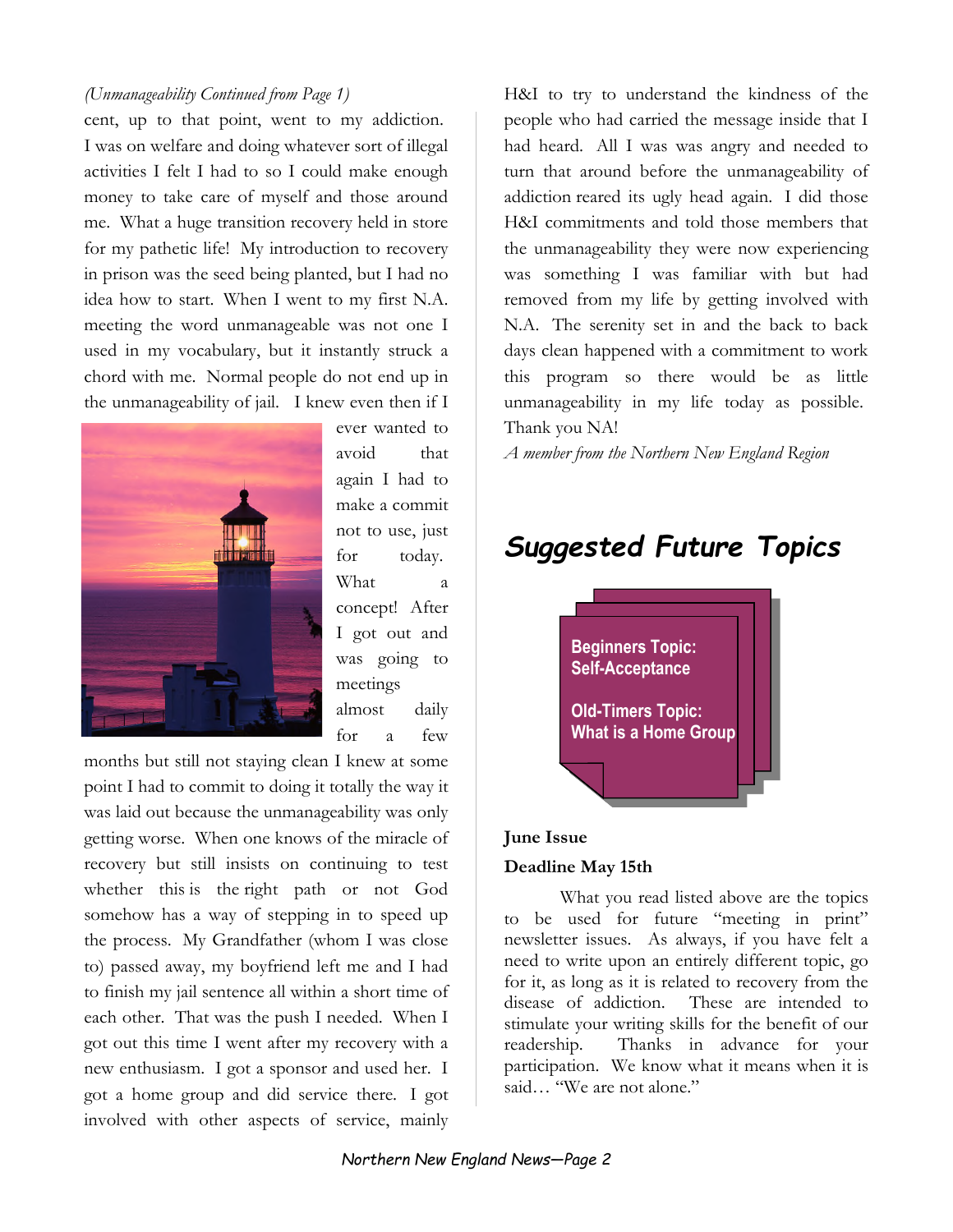# *MY SPIRIT... AS I UNDERSTAND HIM*

Our Eleventh Step: We sought through prayer and meditation to improve our conscious contact with God, as we understood Him, praying only for knowledge of His will for us, and the power to carry that out.

I sometimes don't feel as close to my God as I should, I believe I'm at fault, not my Higher Power. It happens when I'm not in harmony with my Gods will for me.

Today, I made a decision, a sincere commitment to make direct amends to my grandma. After I made that decision, I felt the strength within me to carry that out.

I feel it is my Gods will for me to stay clean today. By working the Twelve Steps to the best of my ability, and by practicing those principles in all my affairs, I can do that, I believe that is the desire of my God—if it were right, I would still be a suffering addict, making my way to the bitter end in jails, in situations or death.

*Reprinted with permission from the NA Way* 

# *My Third Step: A Spiritual Experience*

We made a decision to turn our will and our lives over to the care of God, as we understood Him.

I fought this step long and hard before I surrendered. I have always been ruled by selfwill and false pride. I had a Higher Power a GOD and felt good about that, but I couldn't wouldn't take this step. Turning my life over was not what I was fighting. Turning over my will was. I never really read this step as it is written "Made a decision", I believed it said "you do it". Turn it over. I thought that I must do it perfectly. I started hurting again, really hurting. I prayed and shared, Friends told me that it was time to take a step, but I wouldn't listen, I spent about 2 weeks feeling very confused and living my old ways, During this

time I had chosen to push my God away, something that I do quickly when hiding in my disease. For the first time in several months suicide appealed to me. This time it seemed very real and the thoughts wouldn't go away. Constant thoughts of suicide prevented sleep at night. I stopped praying and stopped sharing. I listened to my diseased mind and believed what it said. I planned my death, something that I hadn't done for a while. I was confused and in pain; I'd lost my willingness. My walls were up again and shut out everyone. I chose not to listen, not even to my god. That was my choice but I wouldn't admit it or accept it then. Finally, I began talking to people and listening a little. One night someone caught me with my guard down—I guess I had a moment of sane thinking; it seemed that maybe they were all right. Maybe I was fighting my third step. I didn't want to believe that could be the problem, it seemed too simple.

The next three days were spent doing the things that I should have been doing all along, praying and sharing and listening. On Saturday night I went to a meeting and the topic for discussion was the first step. I shared my feelings. On Sunday afternoon I decided that it was time, believed that I needed to take my third step with someone else in order for it to be real for me. I wanted to experience that humility that went with letting someone see me on my knees praying. False pride had been getting in the way of my recovery.

*Reprinted with permission from the NA Way* 



The NNE Newsletter Sub-Committee would like to thank our past Chairperson (who

relocated for a new job) for his dedication and support! We'll miss you.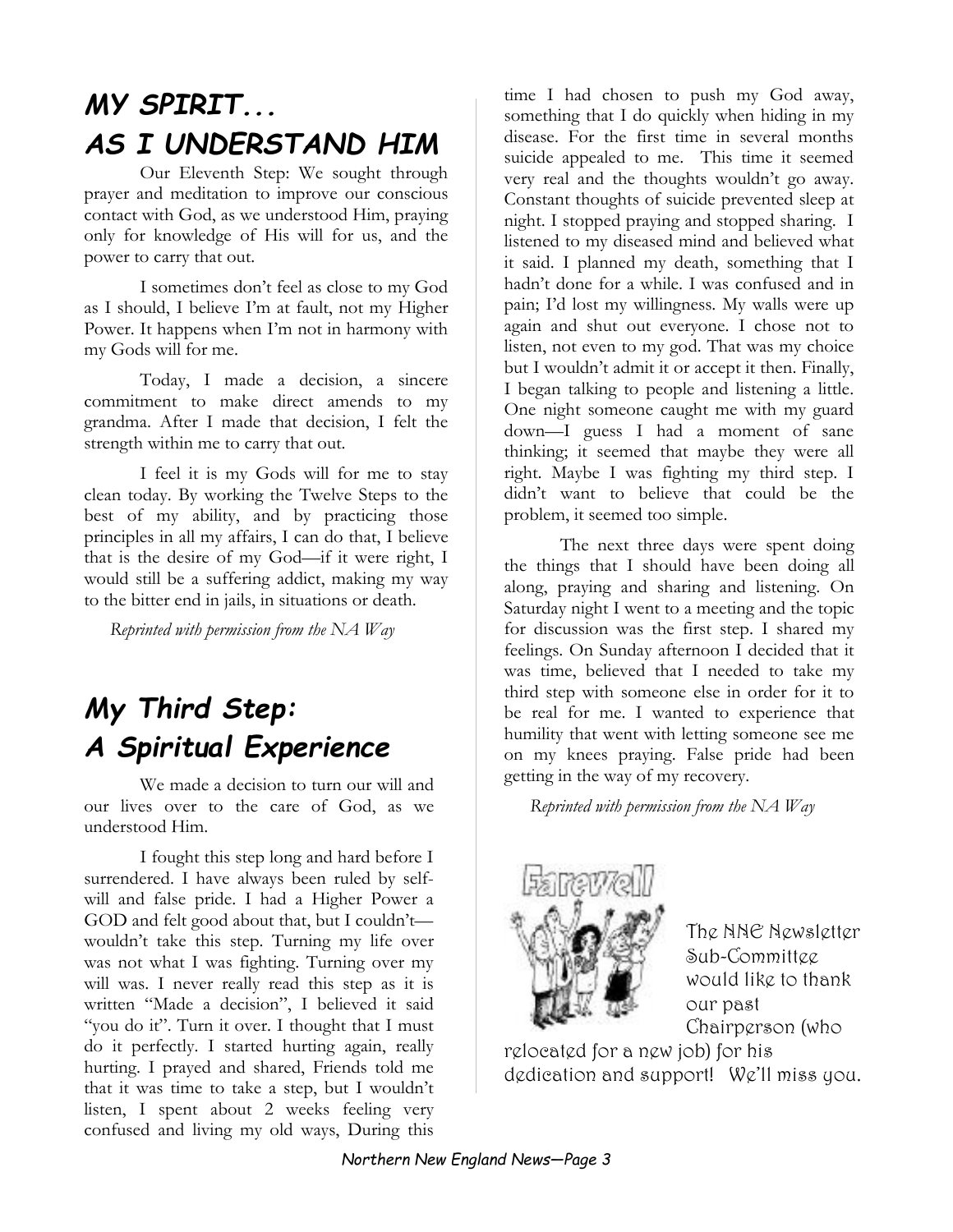# *Format Changes*

*GRANITE STATE—***Thursday, Nashua, NH**  "Freedom Ain't Free". The format is now a varied Literature/Speaker Meeting. There will be a speaker every other week.

#### *New Meetings*

*GRANITE STATE—***Wednesday, Antrim, NH**  7:30–8:30 PM, "Closer Thank You Think" held at the Presbyterian Church, 100 Main Street, Route 202, Antrim Center.

**Saturday, Derry, NH** 11:00 AM–12:30, "On Center" held at the Friendship Center, 45 East Broadway. Speaker/Discussion Format. **This meeting starts on April 9th .** 

### *Meeting Time Changes*

MAINE AREA, WEDNESDAY, Bangor, Maine, New Beginning, now meets from 7 to 8:00 PM.

MAINE AREA, FRIDAY, Lewiston, Maine, Changing the Lie, now meets from 7:30 to 9 PM.

### *NAWS*

• For the latest news on the Basic Text Project News click on the link to read or download the 8 page document

**http://www.na.org/conference/bt/index.htm**

• For the Human Resource Panel Announcement click on the link to read or download information on how to nominate a candidate to the World Service Conference Co-facilitator, Human Resource Panel member or World Board Member

**http://www.na.org/HRP/hrp-0205announce.htm**

• For Flyers for the World Wide workshops in Burbank, CA in April and Nashville, TN in May look here: **http://www.na.org/nawsevents/event-reg4.htm**

*Closed Meetings* 

*GRANITE STATE,* SUNDAY, North Conway, NH at 116 Kearsarge Street.

MAINE AREA, TUESDAY, Augusta, ME, Women's Step Study Meeting, Maine General Hospital.

# *North East Zonal Forums*

*July 22-24, 2005*  New England Region Ramada Inn Resort Norwood, MA \$82.28 per night

#### *January 27-29, 2006*

New Jersey Region Sheraton Newark Airport hotel Newark, NJ \$86.00 per night plus tax

#### **June 23-25 2006 Northern New England Region**

- January 2007—Northern New Jersey Region (potentially)
- June 2007—Northern New York Region (potentially)
- January 2008—Western New York (potentially)

#### "A MATTER OF CHOICE"

No matter what the circumstances are, or how bad things seem to be, our happiness does not depend on people, places and things. Today we have a choice to act or react. You can be as miserable as you want to be or as happy as you want to be, but it's your choice. So put a smile on your face, a twinkle in your eye and a song in your heart and keep on pressing on. Happiness is a byproduct of the Program worked daily.

*Reprinted with permission from the NA Way*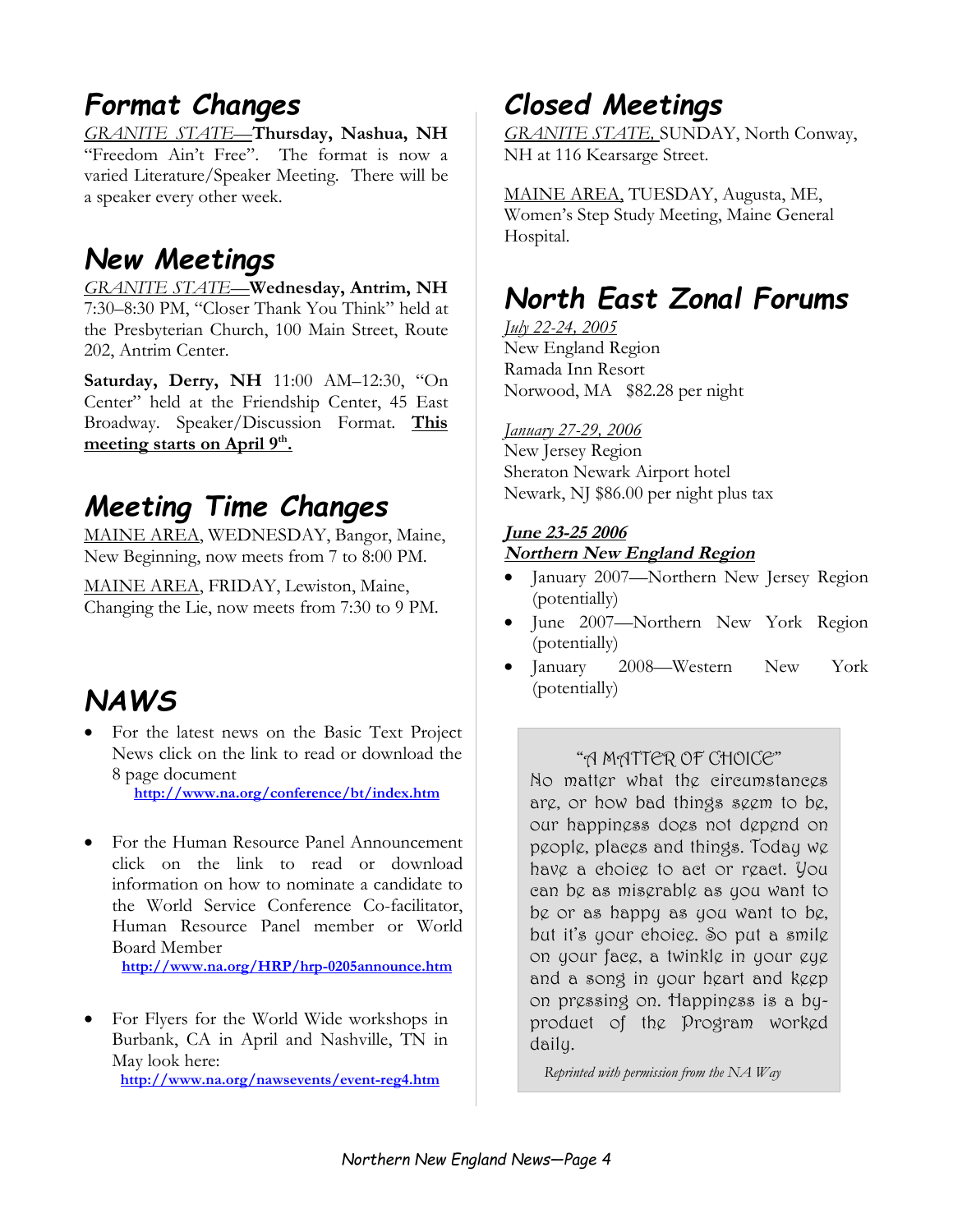

O F E I T T L G F E H W C C S F P L C S R U V L T I P I O T W V E S N I U B C L R S T M R L G V N D E A S L D G T E P E L G N A M L I I T N X E H A N I O N I I I N R I I F P T S G P C V A D G N R E F N S A S T E I V I N A A D Q P M G P I H Q A E E N H E W E O X P M O G K W S T S G M R P D E E E N N R S P I R I T U A L N N K A I G C E L P M A X E J R E H T T R E S P E C T G C Z J O S E I S N O I T I D A R T P S B S R E Y B E K Q X B Y E O Q Q E W

AVAILABLE COMPASSIONATE EMPATHETIC EXAMPLE READING RESPECT SHARING

SPIRITUAL STEPS STRENGTH TRADITIONS TRUSTING WILLINGNESS WRITING

#### SPONSORSHIP

"Our Basic Text tells us that 'the heart of NA beats when two addicts share their recovery,' and sponsorship is simply one addict helping another. The two-way street of sponsorship is a loving, spiritual, and compassionate relationship that helps both the sponsor and sponsee."



*Artist Unknown*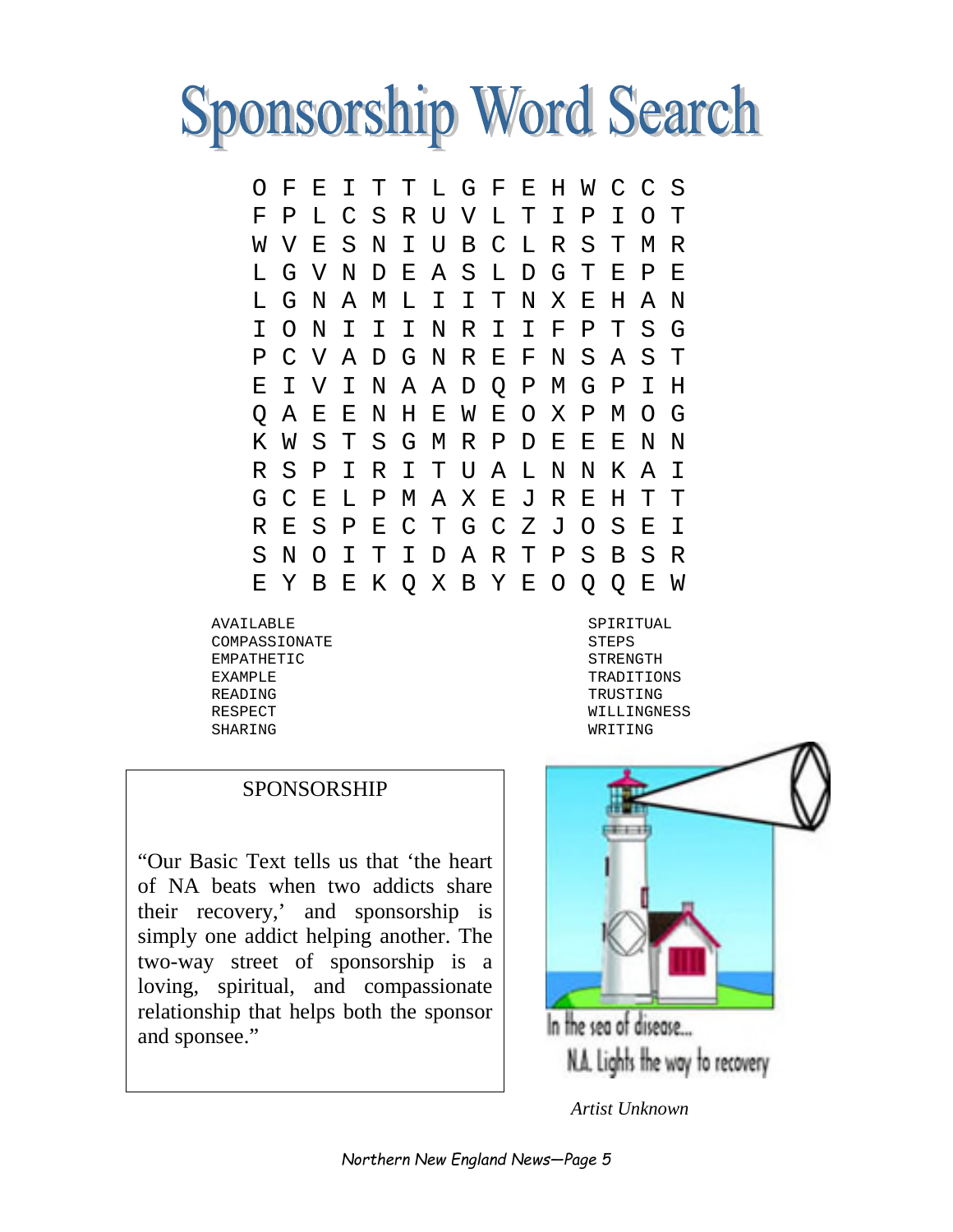# *April 2005*

### *Northern New England Region of NA – Calendar of Events*

| <b>SUNDAY</b>                                                                                                                                                           | <b>MONDAY</b> | <b>TUESDAY</b> | <b>WEDNESDAY</b>                                                                                                                               | <b>THURSDAY</b> | <b>FRIDAY</b>                                                                                                                                                                                           | <b>SATURDAY</b>                                                                                                                                                                        |
|-------------------------------------------------------------------------------------------------------------------------------------------------------------------------|---------------|----------------|------------------------------------------------------------------------------------------------------------------------------------------------|-----------------|---------------------------------------------------------------------------------------------------------------------------------------------------------------------------------------------------------|----------------------------------------------------------------------------------------------------------------------------------------------------------------------------------------|
| April 3rd<br><b>Granite State</b><br>Egg Hunt<br>11:00 AM at White's Park<br>Concord, New Hampshire                                                                     |               |                |                                                                                                                                                |                 |                                                                                                                                                                                                         | <b>Maine Area</b><br>Colonial Bowling Lanes, 399<br>Main Street Westbrook ME.<br>Everyone invited: kids,<br>partners, families.<br>$2:00 - 4:00 \text{pm}$                             |
| Granite State ASC 3<br>Will be meeting in<br>MANCHESTER at the VA<br>Hospital, Smyth Rd. 1:45 PM<br><b>Seacoast ASC</b><br>Wentworth Douglas Hosp.<br>Dover, NH 12 Noon | 4             | 5              | 6<br><b>Granite State</b><br>Public Information<br>6:00 PM at the Bedford<br>Meeting, check website for<br>more information:<br>www.gsana.org  | $\overline{7}$  | 8<br><b>Maine Area</b><br>Public Information Sub-<br>Committee Mtg-5:00 PM at<br>the 12-Hour Club (being held<br>before the Regular 7:30 PM<br>NA Meeting-120 Lisbon St.<br>in Lewiston, Maine          | 9<br><b>NNE Region &amp; Granite State</b><br>Area-Regional Workshop<br>"Our Public Image"<br>Unitarian Universalist Church<br>206 Central St.<br>Franklin. NH<br>11:00 AM $-$ 4:00 PM |
| 10                                                                                                                                                                      | 11            | 12             | 13                                                                                                                                             | 14              | 15<br><b>Maine Area</b><br>The Just For Today Group of Alfred, Maine invites you to<br>attend the 6th Annual Brothers in Spirit at the Notre<br>Dame Spiritual Center, Alfred, Maine---April 15, 16, 17 | 16                                                                                                                                                                                     |
| 17                                                                                                                                                                      | 18            | 19             | 20                                                                                                                                             | 21              | 22                                                                                                                                                                                                      | 23                                                                                                                                                                                     |
| 24                                                                                                                                                                      | 25            | 26             | 27<br><b>Granite State</b><br>Public Information<br>6:00 PM at the Bedford<br>Meeting, check website<br>for more information:<br>www.gsana.org | 28              | 29                                                                                                                                                                                                      | 30<br>Maine ASC 12 Noon<br>Bangor, ME @ Arcadia Hosp.<br><b>Granite State</b><br>Candlepin Bowling Party<br>8:30 PM - 11:30 PM<br>King Lanes, Manchester, NH                           |

**To submit an event for the Calendar, email the information along with the name of your Area to nnenewsletter@yahoo.com**